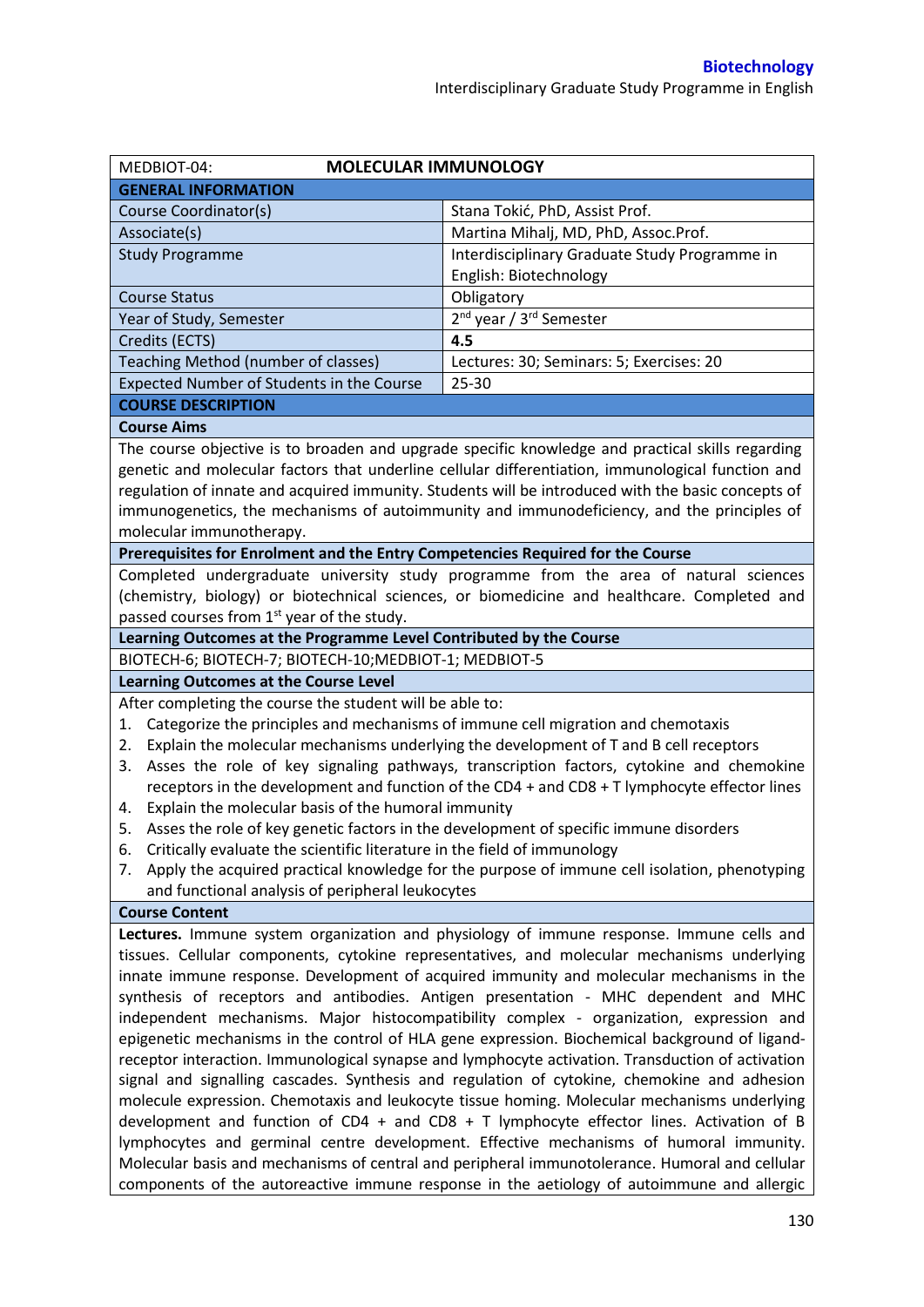Interdisciplinary Graduate Study Programme in English

diseases. Genetic background of autoimmunity and allergy. Hereditary and acquired immunodeficiencies. Immune response to tumor antigens. Molecular immunotherapy.

**Seminars:** Functional analyses of T and B lymphocytes. Laboratory methods and technologies in immunogenetics. Diagnostics and therapeutic strategies of autoimmune diseases. Diagnostics and therapeutic strategies of allergic diseases. Diagnostics and therapeutic strategies of hereditary and acquired immunodeficiencies.

**Exercises:** Isolation of peripheral mononuclear cells by density gradient centrifugation. Leukocyte activation *in vitro*. Quantification of cytokines in the cell culture supernatant using ELISA or Luminex immunoassay. Leukocyte labelling and phenotyping using flow cytometry. Data analysis using computer tools like FlowLogic or FloJo.

Teaching Methods

Lectures; seminars; laboratory exercises

Students' Obligations

Attendance at all forms of classes is mandatory and the students are obligated to attend all knowledge tests. The students may be absent from 30% (full-time students) and 50% (part-time students) of each of the forms of classes, provided that the absence is justified. An exercise or a seminar which has not been completed must be made up through a midterm exam.

**Monitoring the Activity of the Students** *(Connecting Learning Outcomes, Teaching Methods, and Grading)*

| <b>Class-related</b>    | <b>ECTS</b> | <b>Learning</b> | <b>Student activity</b>                     | Evaluation         | <b>Grade points</b> |      |
|-------------------------|-------------|-----------------|---------------------------------------------|--------------------|---------------------|------|
| activity                |             | outcome         |                                             | method             | Min.                | Max. |
| Attending classes       | 0.2         | $1 - 7$         | Attendance at<br>classes, and<br>laboratory | Keeping<br>records | $\mathcal{P}$       | 10   |
| <b>Seminars</b>         | 0.8         | $2 - 5$         | Creation of<br>seminar paper                | Presentation       | 10                  | 20   |
| Laboratory<br>exercises | 0.5         | 6,7             | Laboratory<br>exercises                     | Report             | 8                   | 20   |
| Final exam              | 3           | $1 - 7$         | Studying for the<br>final exam              | Written<br>exam    | 30                  | 50   |
| <b>Total</b>            | 4.5         |                 |                                             |                    | 50                  | 100  |

*Evaluation of the written part of the final exam:*

| Percentage of correct answers (%) | Grade |
|-----------------------------------|-------|
| >95.00                            | 50    |
| 90.00-94.99                       | 47    |
| 85.00-89.99                       | 45    |
| 80.00-84.99                       | 40    |
| 75.00-79.99                       | 38    |
| 70.00-74.99                       | 35    |
| 65.00-69.99                       | 33    |
| 60.00-64.99                       | 30    |

*Forming the final grade:*

The points granted for the final exam are added to the grade points awarded during class attendance. The grading process is conducted by absolute distribution, i.e. based on total